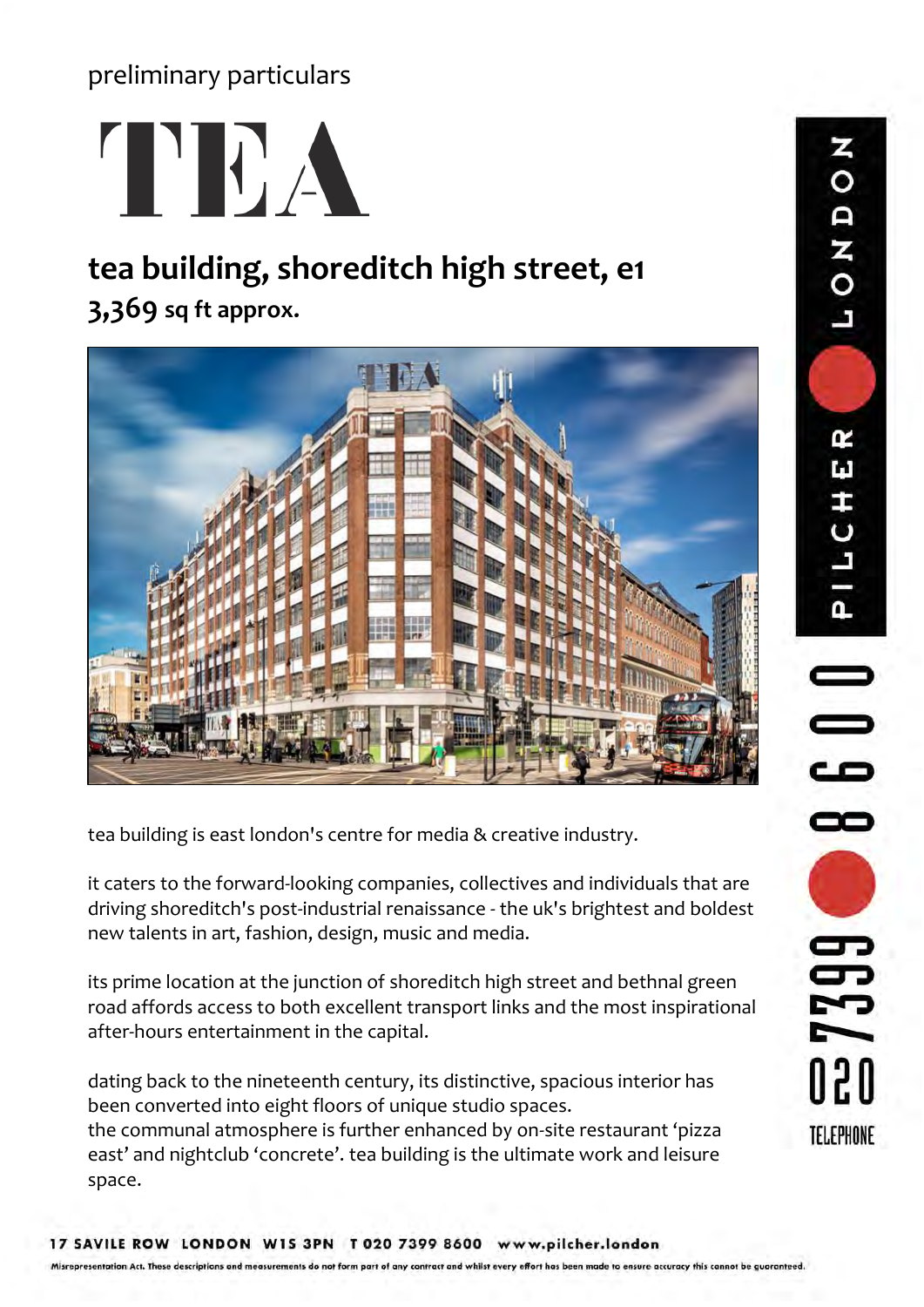





NONDON PILCHER œ **ED 7399** TELEPHONE